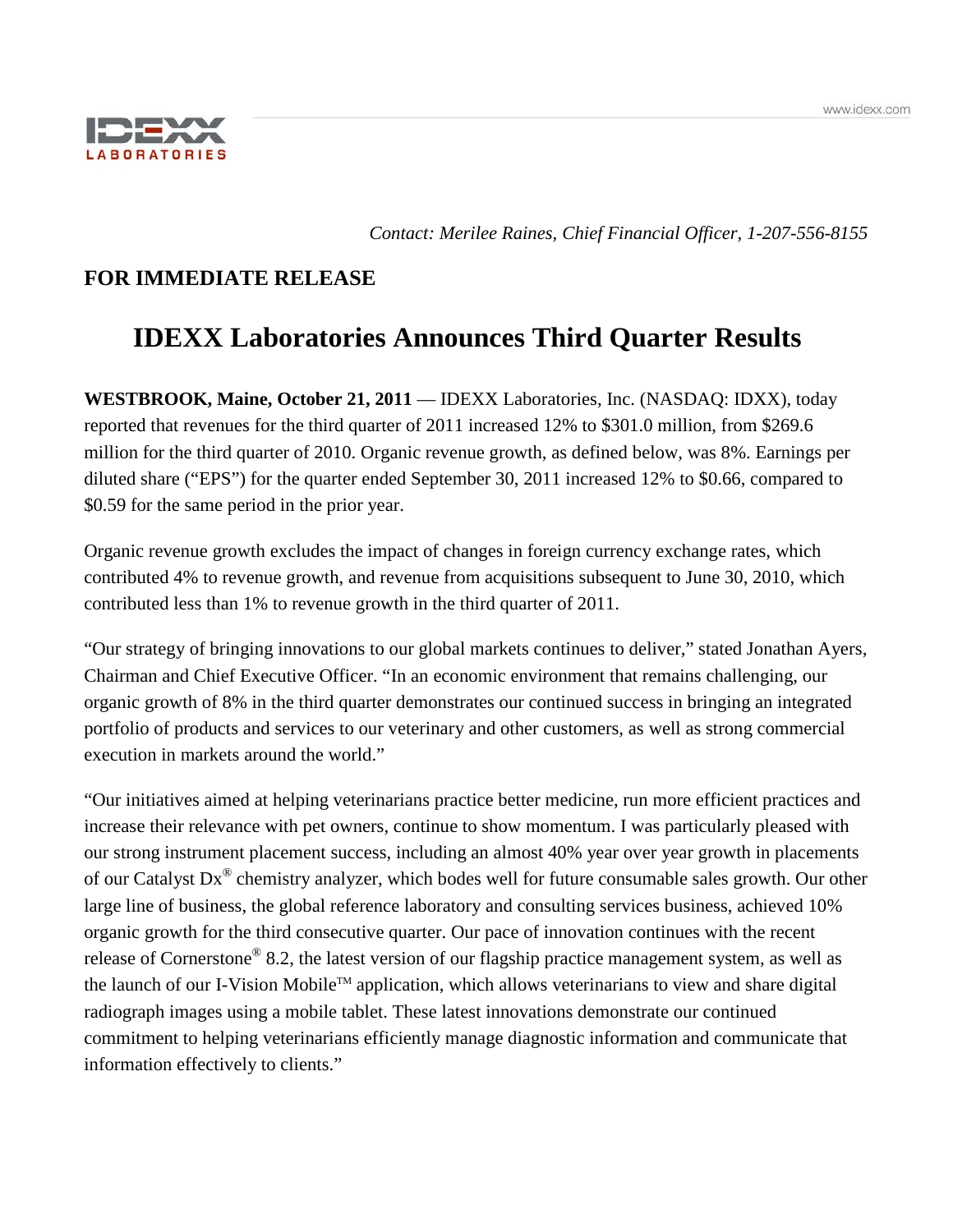### **Revenue Performance**

Please refer to the table below entitled "Revenues and Revenue Growth Analysis by Product and Service Categories" in conjunction with the following discussion.

**Companion Animal Group.** Companion Animal Group ("CAG") revenues for the third quarter of 2011 were \$248.1 million compared to \$222.9 million for the third quarter of 2010. Organic revenue growth of 8% was due primarily to growth in our reference laboratory diagnostic and consulting services business and in our instrument and consumables business. In the reference laboratory diagnostic and consulting services business, revenues increased due to higher sales volume driven primarily by the acquisition of new customers and, to a lesser extent, an increase in net sales prices. The revenue increase in our instruments and consumables business was largely the result of higher unit sales volume of our Catalyst  $Dx^{\circledast}$  and ProCyte  $Dx^{\circledast}$  instruments and related consumables. Changes in foreign currency exchange rates contributed 3% to revenue growth.

**Water.** Water revenues for the third quarter of 2011 were \$21.6 million compared to \$20.0 million for the third quarter of 2010. Organic revenue growth of 4% was due primarily to higher Colilert® product sales volume driven by new account acquisitions, partly offset by lower average unit sales prices of this product. Changes in foreign currency exchange rates contributed 4% to revenue growth.

**Livestock and Poultry Diagnostics.** Livestock and Poultry Diagnostics ("LPD") revenues for the third quarter of 2011 were \$20.7 million compared to \$17.5 million for the third quarter of 2010. Organic revenue growth of 10% was primarily the result of higher sales volumes of certain bovine tests, especially in Germany where we have won several government tenders in connection with a countrywide eradication program for a virus impacting beef and dairy production yields. This growth was partly offset by lower sales volumes of certain swine tests and lower sales of Bovine Spongiform Encephalopathy ("BSE" or "mad cow disease") tests resulting from the changes in European Union BSE testing requirements. Effective July 1, 2011, the age at which healthy cattle to be slaughtered are required to be tested for BSE in the European Union was increased from 48 months to 72 months, which is reducing the population of cattle tested for this disease. Changes in foreign currency exchange rates contributed 8% to revenue growth.

### **Additional Operating Results for the Third Quarter**

Gross profit for the third quarter of 2011 increased \$16.5 million, or 12%, to \$158.7 million from \$142.2 million for the third quarter of 2010. As a percentage of total revenue, gross profit remained steady at 53%.

Research and development ("R&D") expense for the third quarter of 2011 was \$19.4 million, or 6% of revenue, compared to \$17.2 million, or 6% of revenue for the third quarter of 2010. The increase in R&D expense was due primarily to increased personnel-related costs.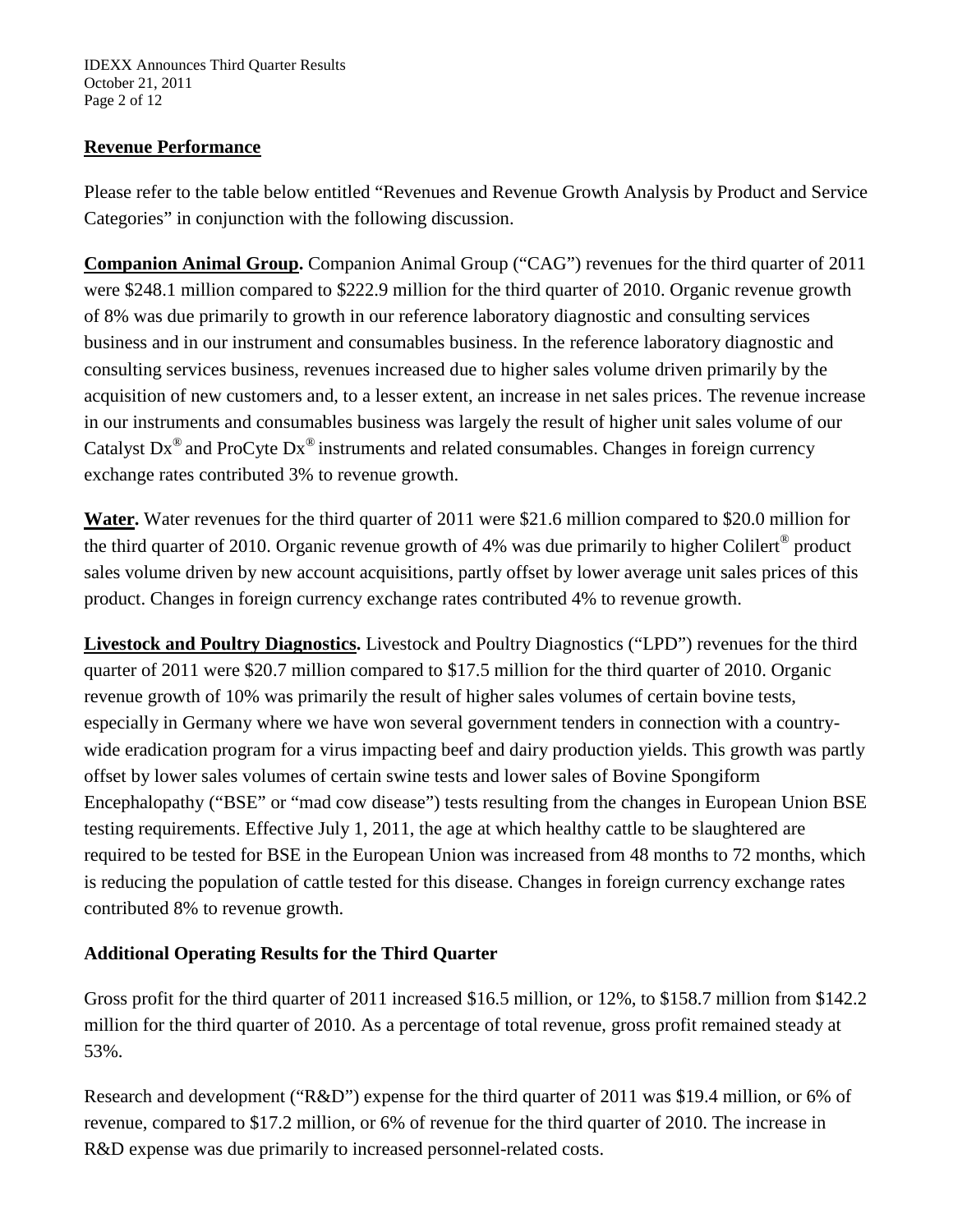IDEXX Announces Third Quarter Results October 21, 2011 Page 3 of 12

Selling, general and administrative ("SG&A") expense for the third quarter of 2011 was \$83.2 million, or 28% of revenue, compared to \$75.2 million, or 28% of revenue, for the third quarter of 2010. The increase in SG&A expense resulted primarily from the net unfavorable impact of changes in foreign currency exchange rates and higher sales and marketing personnel-related costs.

### **Supplementary Analysis of Results**

The accompanying financial tables provide more information concerning our revenue and other operating results for the three and nine months ended September 30, 2011.

### **Outlook for full year 2011 and 2012**

The Company provides the following updated guidance for the full year of 2011 and preliminary guidance for 2012. This guidance reflects an assumption that the value of the U.S. dollar relative to other currencies will remain at its current level for the balance of 2011 and 2012. Fluctuations in foreign currency exchange rates from current levels could have a significant positive or negative impact on our actual results of operations in both years.

### **2011**

- Revenues are expected to be approximately \$1.215 billion, updated from guidance of \$1.205 to \$1.215 billion provided in July of this year, which represents reported growth of approximately 10% and organic growth of approximately 8%.
- Diluted earnings per share are expected to be in the range of \$2.71 to \$2.74, an increase from our previous guidance of \$2.68 to \$2.73.
- Free cash flow is expected to be approximately 115% of net income.  $(1)$
- Capital expenditures are expected to be approximately \$55 million.

### **2012**

• Revenues are expected to be in the range of  $$1.295$  to  $$1.315$  billion, which represents reported revenue growth of 6% to 8% compared to projected revenue for 2011. Organic revenue growth, which excludes a projected 1% unfavorable impact from foreign currency related changes, is estimated to be in the range of 7% to 9%.

<sup>&</sup>lt;sup>(1)</sup> Free cash flow is a non-GAAP measure. It indicates the cash generated from operations and tax benefits attributable to stock option exercises and vesting of restricted stock units, reduced by investments in fixed assets. We feel free cash flow is a useful measure because it indicates the cash the operations of the business are generating after appropriate reinvestment for recurring investments in fixed assets that are required to operate the business. We believe this is a common financial measure useful to further evaluate the results of operations. With respect to this particular forward-looking projection, the Company is unable to provide a quantitative reconciliation at this time as the inputs to the measurement are difficult to predict and estimate and are primarily dependent on future events.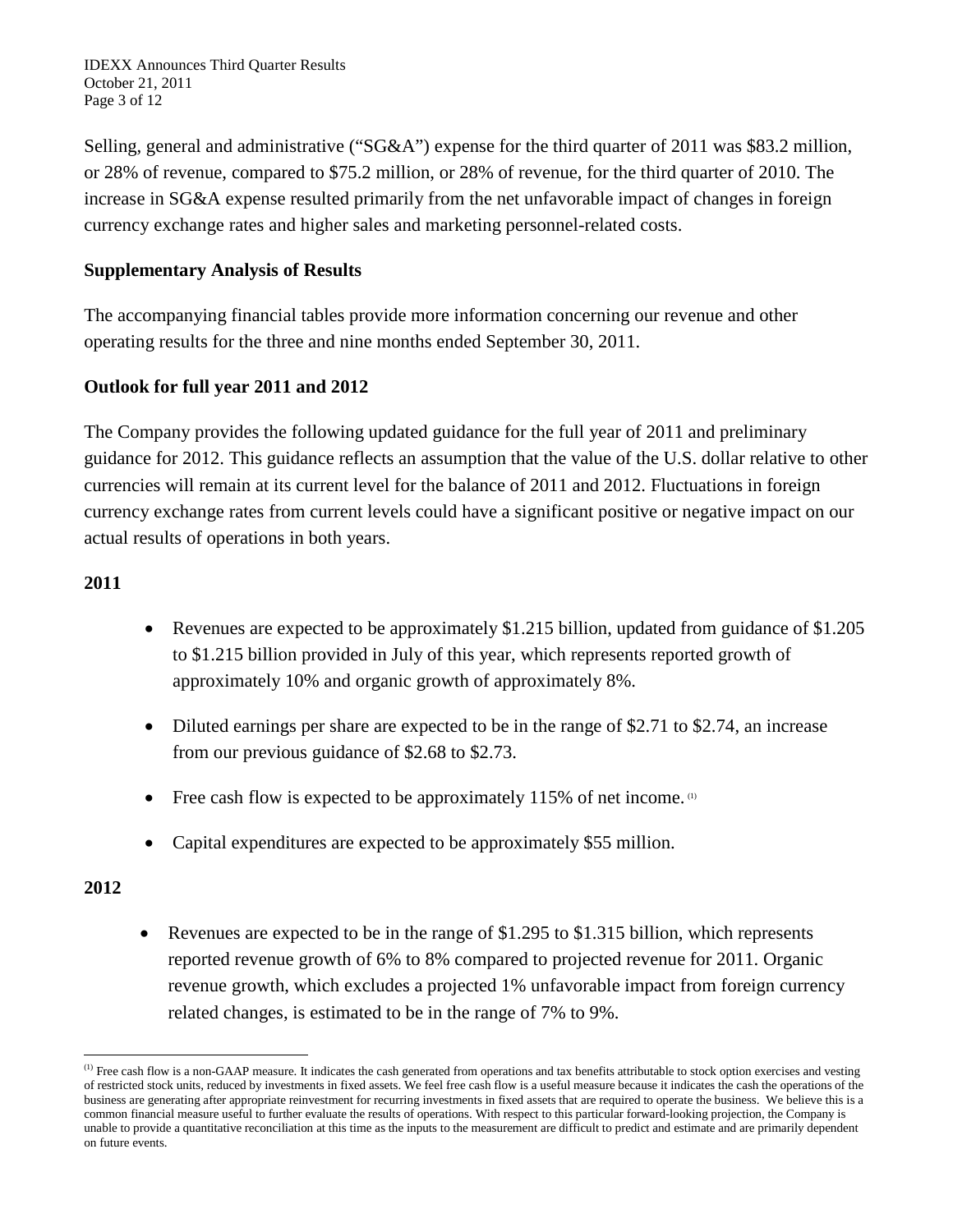IDEXX Announces Third Quarter Results October 21, 2011 Page 4 of 12

• Diluted earnings per share are expected to be in the range of \$3.00 to \$3.10.

### **Increased Share Repurchase Authorization**

The Company also announced today that its Board of Directors has authorized the repurchase by the Company of an additional four million shares of its common stock in the open market (including through Rule 10b5-1 plans) or in negotiated transactions. These shares are in addition to 1,623,304 shares remaining as of September 30, 2011 under a previous Board authorization. The timing and amount of any repurchases will be at the discretion of the Company's management.

### **Conference Call and Webcast Information**

IDEXX Laboratories will be hosting a conference call today at 9:00 a.m. (eastern) to discuss its third quarter results and management's outlook. To participate in the conference call, dial 1-612-288-0337 or 1-800-230-1085 and reference confirmation code 220384. An audio replay will be available through October 28, 2011 by dialing 1-320-365-3844 and referencing replay code 220384.

The call will also be available via live or archived Webcast on the IDEXX Laboratories' web site at [www.idexx.com.](http://www.idexx.com/)

### **About IDEXX Laboratories, Inc.**

IDEXX Laboratories, Inc. is a leader in pet healthcare innovation, serving practicing veterinarians around the world with a broad range of diagnostic and information technology-based products and services. IDEXX products enhance the ability of veterinarians to provide advanced medical care, improve staff efficiency and build more economically successful practices. IDEXX is also a worldwide leader in providing diagnostic tests and information for livestock and poultry and tests for the quality and safety of water and milk. Headquartered in Maine, IDEXX Laboratories employs more than 4,900 people and offers products to customers in over 100 countries.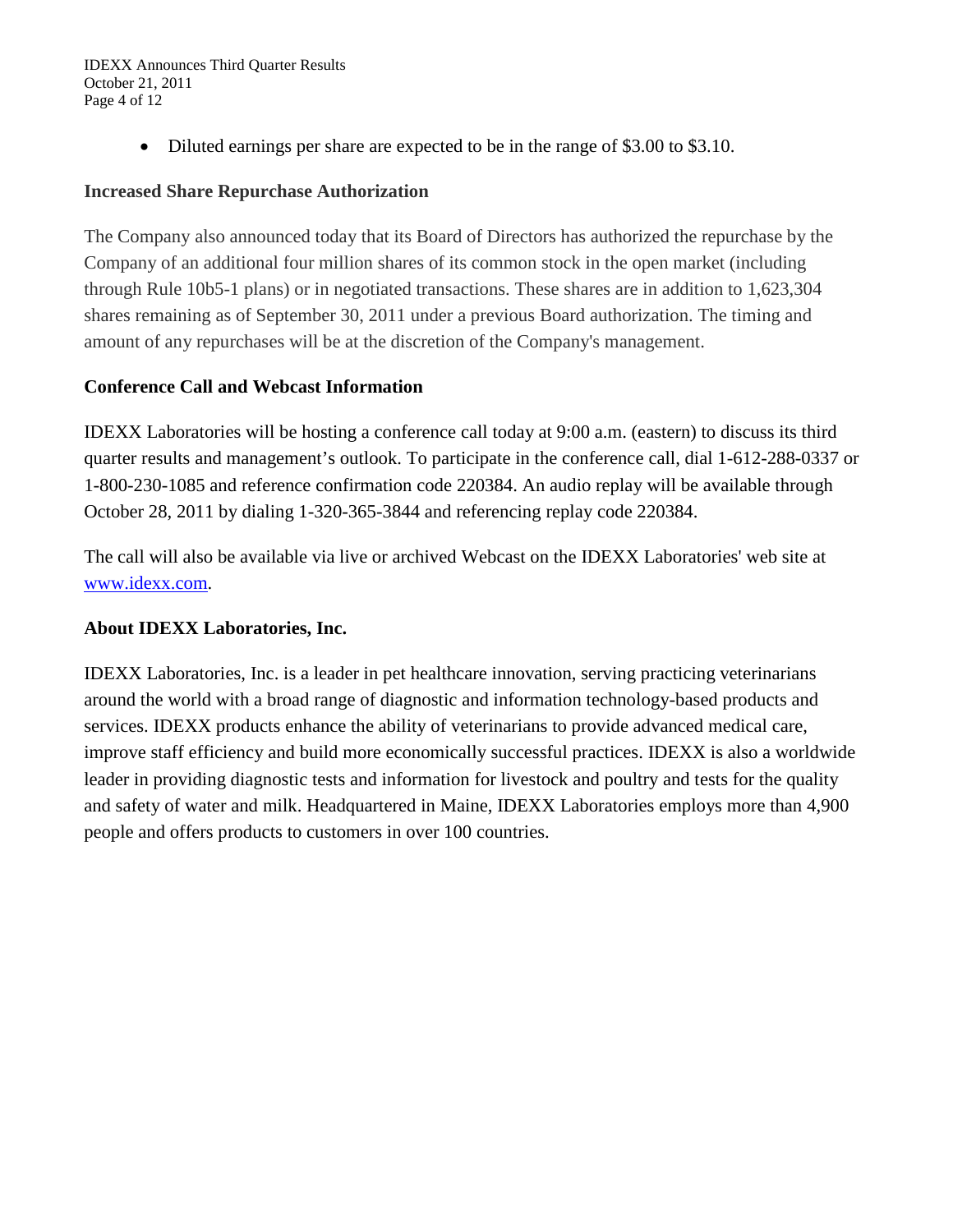#### **Note Regarding Forward-Looking Statements**

*This press release contains statements about the Company's business prospects and estimates of the Company's financial results for future periods that are forward-looking statements as defined in the Private Securities Litigation Reform Act of 1995. Forward-looking statements can be identified by the use of words such as "expects," "may," "anticipates," "intends," "would," "will," "plans," "believes," "estimates," "should," and similar words and expressions. These statements are based on management's expectations of future events as of the date of this press release, and the Company assumes no obligation to update any forward-looking statements as a result of new information or future events or developments. Actual results could differ materially from management's expectations. Factors that could cause or contribute to such differences include the following: the Company's ability to develop, manufacture, introduce and market new products and enhancements to existing products*; *the Company's ability to achieve economies of scale in its worldwide network of laboratories; the impact of a weak economy on demand for the Company's products and services; the effectiveness of the Company's sales and marketing activities; the Company's ability to identify acquisition opportunities, complete acquisitions and integrate acquired businesses; disruptions, shortages or pricing changes that affect the Company's purchases of products and materials from third parties, including from sole source suppliers; the Company's ability to manufacture complex biologic products; the effect of government regulation on the Company's business, including government decisions about whether and when to approve the Company's products and decisions regarding labeling, manufacturing and marketing products; the Company's ability to obtain patent and other intellectual property protection for its products, successfully enforce its intellectual property rights and defend itself against third party claims against the Company; the impact of distributor purchasing decisions on sales of the Company's products that are sold through distribution; the impact of competition, technological change, and veterinary hospital consolidation on the markets for the Company's products; changes or trends in veterinary medicine that affect the rate of use of the Company's products and services by veterinarians; the impact of the Company's*  inexperience in the human point-of-care market; the effects of operations outside the U.S., including from currency fluctuations, different *regulatory, political and economic conditions, and different market conditions; the effects of interruptions to the Company's operations due to natural disasters or system failures; the loss of key employees; class action litigation due to stock price volatility; the effect on the Company's stock price if quarterly or annual operations results do not meet expectations of market analysts or investors in future periods; and potential exposures related to our worldwide provision for income taxes. A further description of these and other factors can be found in the Company's Quarterly Report on Form 10-Q for the quarter ended June 30, 2011, in the section captioned "Risk Factors."*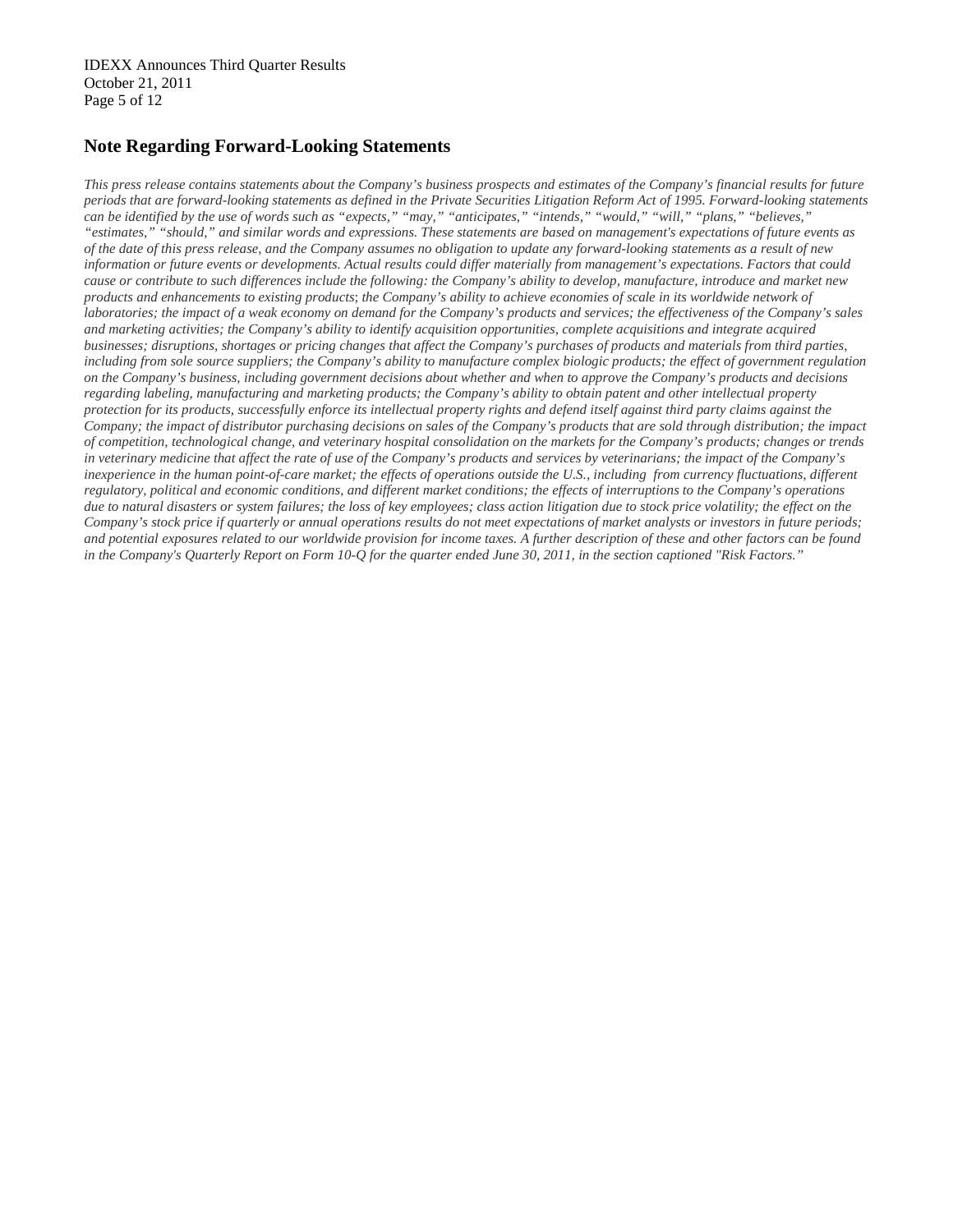#### **IDEXX Laboratories, Inc. and Subsidiaries Consolidated Statement of Operations**

*Amounts in thousands except per share data (Unaudited)*

|                     |                                               | <b>Three Months Ended</b> |               | <b>Nine Months Ended</b> |           |    |           |  |
|---------------------|-----------------------------------------------|---------------------------|---------------|--------------------------|-----------|----|-----------|--|
|                     |                                               | Sept. 30,                 | Sept. 30,     |                          | Sept. 30, |    | Sept. 30, |  |
|                     |                                               | 2011                      | 2010          |                          | 2011      |    | 2010      |  |
| <b>Revenue:</b>     | Revenue                                       | \$<br>300,954             | \$<br>269,628 | \$                       | 911,488   | \$ | 819,635   |  |
| <b>Expenses and</b> |                                               |                           |               |                          |           |    |           |  |
| Income:             | Cost of revenue                               | 142,287                   | 127,421       |                          | 423,863   |    | 385,783   |  |
|                     | Gross profit                                  | 158,667                   | 142,207       |                          | 487,625   |    | 433,852   |  |
|                     | Sales and marketing                           | 50,682                    | 44,486        |                          | 152,641   |    | 133,069   |  |
|                     | General and administrative                    | 32,483                    | 30,704        |                          | 98,219    |    | 96,588    |  |
|                     | Research and development                      | 19,406                    | 17,203        |                          | 55,839    |    | 51,118    |  |
|                     | Income from operations                        | 56,096                    | 49,814        |                          | 180,926   |    | 153,077   |  |
|                     | Interest expense, net                         | (478)                     | (551)         |                          | (1,200)   |    | (1, 414)  |  |
|                     | Income before provision for income taxes      | 55,618                    | 49,263        |                          | 179,726   |    | 151,663   |  |
|                     | Provision for income taxes                    | 17,122                    | 14,548        |                          | 55,970    |    | 46,723    |  |
| <b>Net Income:</b>  | Net income                                    | 38,496                    | 34,715        |                          | 123,756   |    | 104,940   |  |
|                     | Less: Noncontrolling interest in subsidiary's |                           |               |                          |           |    |           |  |
|                     | (losses) earnings                             | (11)                      | 21            |                          | (20)      |    | 27        |  |
|                     | Net income attributable to stockholders       | \$<br>38,507              | \$<br>34,694  | \$                       | 123,776   | \$ | 104,913   |  |
|                     | Earnings per share: Basic                     | \$<br>0.68                | \$<br>0.60    | \$                       | 2.17      | \$ | 1.82      |  |
|                     | Earnings per share: Diluted                   | \$<br>0.66                | \$<br>0.59    | \$                       | 2.11      | \$ | 1.76      |  |
|                     | Shares outstanding: Basic                     | 56,699                    | 57,620        |                          | 57,141    |    | 57,799    |  |
|                     | Shares outstanding: Diluted                   | 58,007                    | 59,276        |                          | 58,636    |    | 59,691    |  |

#### **IDEXX Laboratories, Inc. and Subsidiaries Selected Operating Information** *(Unaudited)*

**Three Months Ended Nine Months Ended Sept. 30, Sept. 30, Sept. 30, Sept. 30, 2011 2010 2011 2010 Operating** Gross profit 62.9% 52.7% 52.7% 53.5% 52.9% 52.9% **Ratios (as a** Sales, marketing, general and **percentage of** administrative expense 27.6% 27.6% 27.9% 27.5% 28.0% **revenue):** Research and development expense 6.5% 6.4% 6.2% 6.2% 6.2% Income from operations<sup>(1)</sup> 18.6% 18.5% 19.9% 18.7% **International** International revenue *(in thousands)* \$ 126,750 \$ 106,713 \$ 386,905 \$ 329,073 **Revenue:** International revenue as percentage of total revenue 42.1% 39.6% 42.4% 40.1%

(1) Amounts presented may not recalculate due to rounding.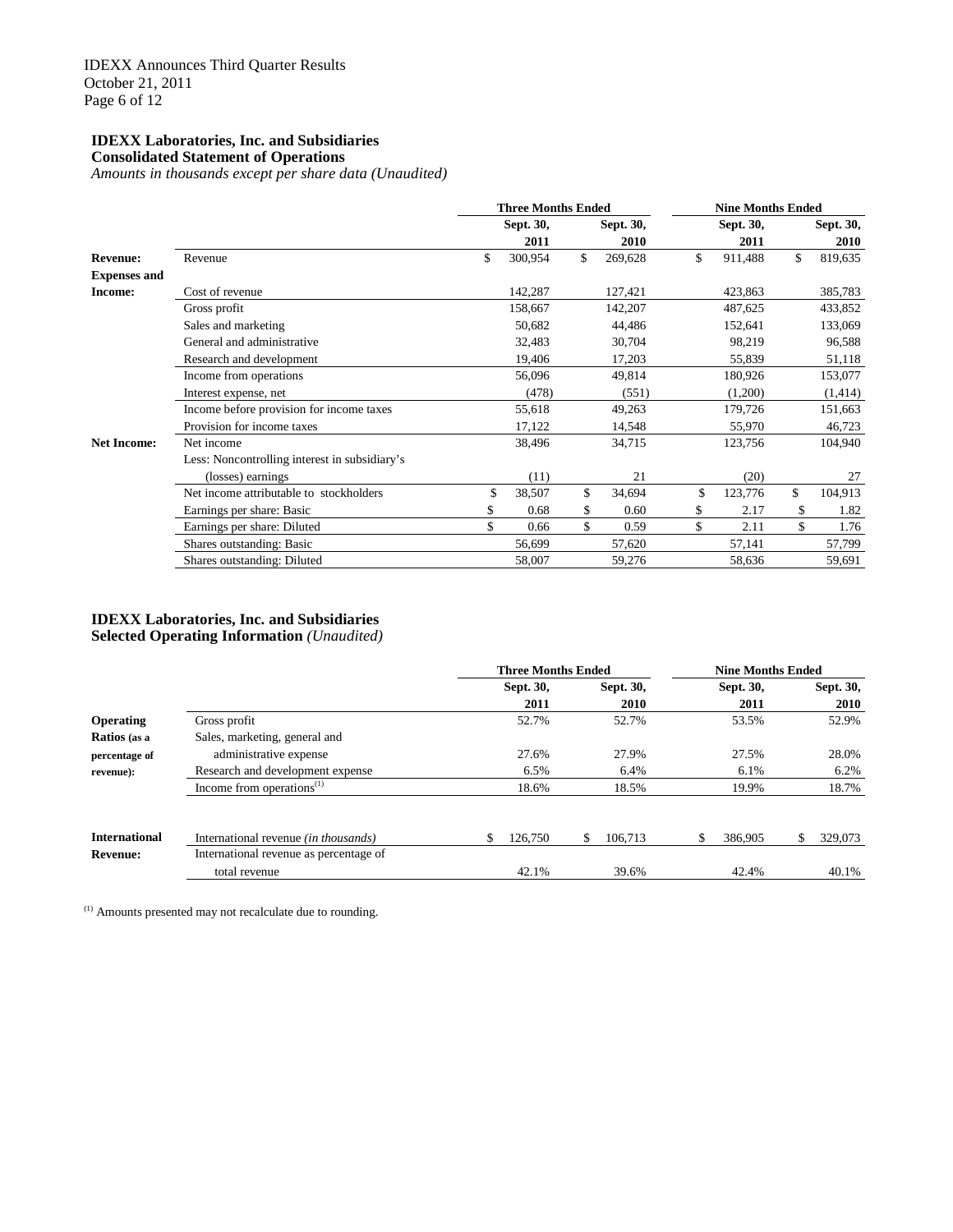**Segment Information**

*Amounts in thousands (Unaudited)*

|                      |                            |                    | <b>Three Months Ended</b> |    |           |    |           | <b>Nine Months Ended</b> |           |  |  |  |
|----------------------|----------------------------|--------------------|---------------------------|----|-----------|----|-----------|--------------------------|-----------|--|--|--|
|                      |                            |                    | Sept. 30,                 |    | Sept. 30, |    | Sept. 30, |                          | Sept. 30, |  |  |  |
|                      |                            |                    | 2011                      |    | 2010      |    | 2011      |                          | 2010      |  |  |  |
| <b>Revenue:</b>      | CAG                        | $\mathbf{\hat{S}}$ | 248,074                   | \$ | 222,909   | \$ | 748,397   | $\mathsf{\$}$            | 676,646   |  |  |  |
|                      | Water                      |                    | 21,648                    |    | 20,044    |    | 62,123    |                          | 57,356    |  |  |  |
|                      | <b>LPD</b>                 |                    | 20,675                    |    | 17,476    |    | 69,981    |                          | 56,577    |  |  |  |
|                      | Other                      |                    | 10,557                    |    | 9,199     |    | 30,987    |                          | 29,056    |  |  |  |
|                      | Total                      | \$                 | 300,954                   | \$ | 269,628   | \$ | 911,488   | \$                       | 819,635   |  |  |  |
| <b>Gross Profit:</b> | CAG                        | \$                 | 126,048                   | \$ | 113,924   | \$ | 387,734   | \$                       | 347,792   |  |  |  |
|                      | Water                      |                    | 14,317                    |    | 12,542    |    | 38,676    |                          | 36,445    |  |  |  |
|                      | <b>LPD</b>                 |                    | 13,666                    |    | 11,812    |    | 47,548    |                          | 38,295    |  |  |  |
|                      | Other                      |                    | 4,009                     |    | 4,104     |    | 12,493    |                          | 13,087    |  |  |  |
|                      | <b>Unallocated Amounts</b> |                    | 627                       |    | (175)     |    | 1,174     |                          | (1,767)   |  |  |  |
|                      | Total                      | \$                 | 158,667                   | \$ | 142,207   | \$ | 487,625   | \$                       | 433,852   |  |  |  |
| <b>Income from</b>   |                            |                    |                           |    |           |    |           |                          |           |  |  |  |
| <b>Operations:</b>   | CAG                        | \$                 | 44,296                    | \$ | 40,535    | \$ | 145,137   | \$                       | 128,497   |  |  |  |
|                      | Water                      |                    | 9,979                     |    | 8,566     |    | 25,327    |                          | 24,228    |  |  |  |
|                      | <b>LPD</b>                 |                    | 3,648                     |    | 3,320     |    | 17,974    |                          | 12,447    |  |  |  |
|                      | Other                      |                    | 34                        |    | 869       |    | (207)     |                          | 2,057     |  |  |  |
|                      | <b>Unallocated Amounts</b> |                    | (1, 861)                  |    | (3, 476)  |    | (7, 305)  |                          | (14, 152) |  |  |  |
|                      | Total                      | \$                 | 56,096                    | \$ | 49,814    | \$ | 180,926   | \$                       | 153,077   |  |  |  |
| <b>Gross Profit</b>  |                            |                    |                           |    |           |    |           |                          |           |  |  |  |
| (as a percentage     |                            |                    |                           |    |           |    |           |                          |           |  |  |  |
| of revenue):         | CAG                        |                    | 50.8%                     |    | 51.1%     |    | 51.8%     |                          | 51.4%     |  |  |  |
|                      | Water                      |                    | 66.1%                     |    | 62.6%     |    | 62.3%     |                          | 63.5%     |  |  |  |
|                      | <b>LPD</b>                 |                    | 66.1%                     |    | 67.6%     |    | 67.9%     |                          | 67.7%     |  |  |  |
|                      | Other                      |                    | 38.0%                     |    | 44.6%     |    | 40.3%     |                          | 45.0%     |  |  |  |
|                      | Total                      |                    | 52.7%                     |    | 52.7%     |    | 53.5%     |                          | 52.9%     |  |  |  |
| <b>Income from</b>   |                            |                    |                           |    |           |    |           |                          |           |  |  |  |
| <b>Operations</b>    |                            |                    |                           |    |           |    |           |                          |           |  |  |  |
| (as a percentage     |                            |                    |                           |    |           |    |           |                          |           |  |  |  |
| of revenue):         | CAG                        |                    | 17.9%                     |    | 18.2%     |    | 19.4%     |                          | 19.0%     |  |  |  |
|                      | Water                      |                    | 46.1%                     |    | 42.7%     |    | 40.8%     |                          | 42.2%     |  |  |  |
|                      | <b>LPD</b>                 |                    | 17.6%                     |    | 19.0%     |    | 25.7%     |                          | 22.0%     |  |  |  |
|                      | Other                      |                    | 0.3%                      |    | 9.5%      |    | $(0.7\%)$ |                          | 7.1%      |  |  |  |
|                      | Total                      |                    | 18.6%                     |    | 18.5%     |    | 19.9%     |                          | 18.7%     |  |  |  |
|                      |                            |                    |                           |    |           |    |           |                          |           |  |  |  |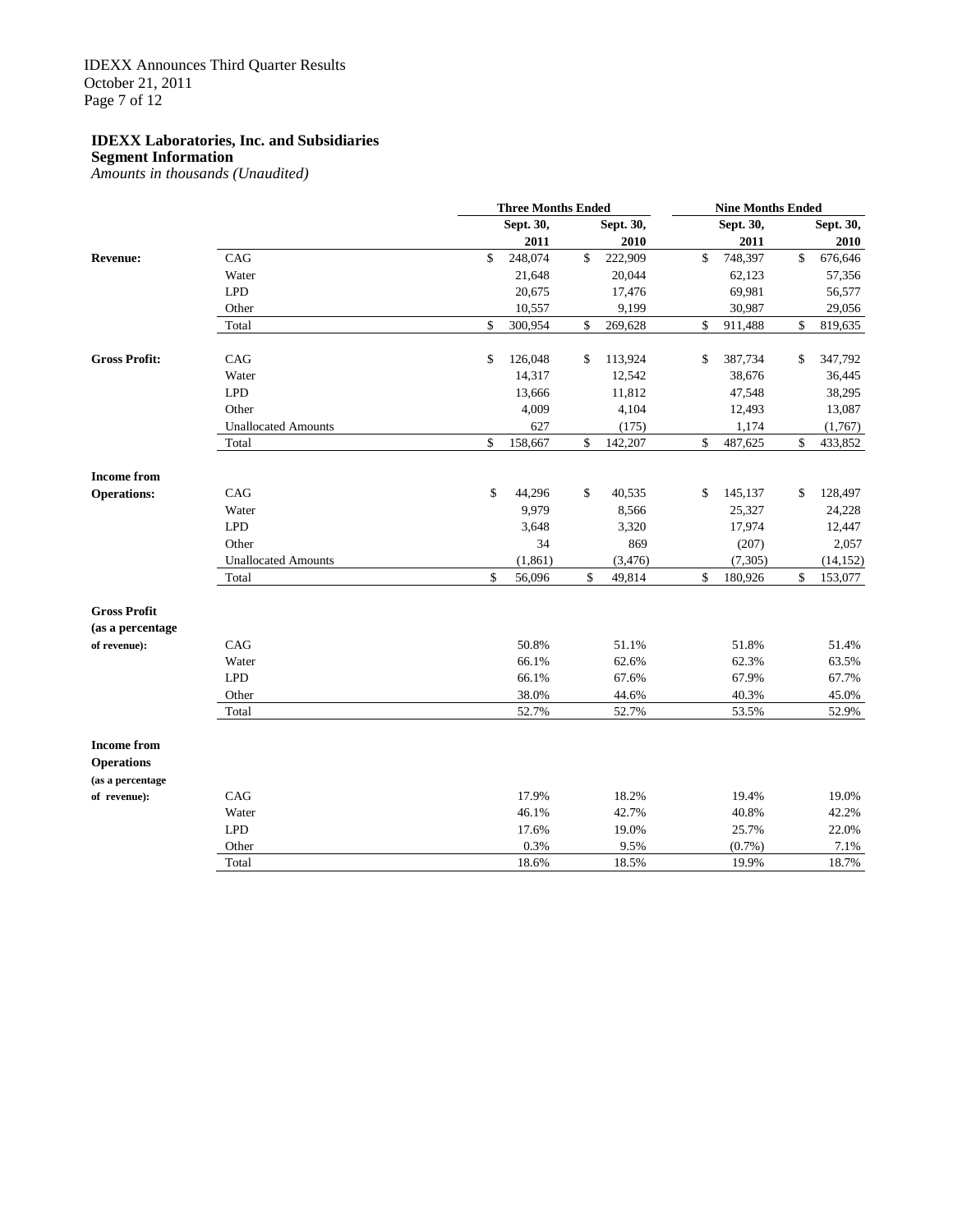#### **Revenues and Revenue Growth Analysis by Product and Service Categories**

*Amounts in thousands (Unaudited)*

|                    | <b>Three Months Ended</b> |                   |    |                   |     |                                |                      |                                                   |                                                                              |                           |  |  |
|--------------------|---------------------------|-------------------|----|-------------------|-----|--------------------------------|----------------------|---------------------------------------------------|------------------------------------------------------------------------------|---------------------------|--|--|
| <b>Net Revenue</b> |                           | Sept. 30,<br>2011 |    | Sept. 30,<br>2010 |     | <b>Dollar</b><br><b>Change</b> | Percentage<br>Change | Percentage<br><b>Change from</b><br>$Current(1)}$ | Percentage<br><b>Change from</b><br>Acquisitions <sup><math>(2)</math></sup> | Organic<br>$Growth^{(3)}$ |  |  |
| CAG                | S                         | 248,074           | -S | 222,909           | \$. | 25,165                         | 11.3%                | 3.2%                                              | 0.1%                                                                         | 8.0%                      |  |  |
| Water              |                           | 21,648            |    | 20,044            |     | 1,604                          | 8.0%                 | 3.5%                                              | -                                                                            | 4.5%                      |  |  |
| <b>LPD</b>         |                           | 20,675            |    | 17.476            |     | 3,199                          | 18.3%                | 7.9%                                              | -                                                                            | 10.4%                     |  |  |
| Other              |                           | 10.557            |    | 9.199             |     | 1,358                          | 14.8%                | 3.2%                                              | ٠                                                                            | 11.6%                     |  |  |
| Total              |                           | 300,954           |    | 269.628           |     | 31.326                         | 11.6%                | 3.5%                                              | 0.1%                                                                         | 8.0%                      |  |  |

|                                                            | <b>Three Months Ended</b> |                   |    |                   |  |                                |                             |                                                                          |                                                                 |                                  |  |  |  |
|------------------------------------------------------------|---------------------------|-------------------|----|-------------------|--|--------------------------------|-----------------------------|--------------------------------------------------------------------------|-----------------------------------------------------------------|----------------------------------|--|--|--|
| <b>Net CAG Revenue</b>                                     |                           | Sept. 30,<br>2011 |    | Sept. 30,<br>2010 |  | <b>Dollar</b><br><b>Change</b> | Percentage<br><b>Change</b> | Percentage<br><b>Change from</b><br>Currency <sup><math>(1)</math></sup> | Percentage<br><b>Change from</b><br>Acquisitions <sup>(2)</sup> | Organic<br>Growth <sup>(3)</sup> |  |  |  |
| Instruments and consumables                                |                           | 99.719            | -S | 88,481            |  | 11,238                         | 12.7%                       | 3.7%                                                                     |                                                                 | 9.0%                             |  |  |  |
| Rapid assay products                                       |                           | 36,073            |    | 35,576            |  | 497                            | 1.4%                        | 1.5%                                                                     |                                                                 | $(0.1\%)$                        |  |  |  |
| Reference laboratory diagnostic and<br>consulting services |                           | 94.027            |    | 82.534            |  | 11.493                         | 13.9%                       | 3.9%                                                                     | $0.2\%$                                                         | 9.8%                             |  |  |  |
| Practice management systems and<br>digital radiography     |                           | 18,255            |    | 16,318            |  | 1.937                          | 11.9%                       | $0.5\%$                                                                  |                                                                 | 11.4%                            |  |  |  |
| Net CAG revenue                                            |                           | 248,074           |    | 222,909           |  | 25,165                         | 11.3%                       | 3.2%                                                                     | $0.1\%$                                                         | 8.0%                             |  |  |  |

(1) The percentage change from currency is a non-U.S. GAAP measure. It represents the percentage change in revenue resulting from the difference between the average exchange rates during the three months ended September 30, 2011 and the same period of the prior year applied to foreign currency denominated revenues for the three months ended September 30, 2011.

<sup>(2)</sup> The percentage change from acquisitions is a non-U.S. GAAP measure. It represents the percentage change in revenue during the three months ended September 30, 2011 compared to the three months ended September 30, 2010 attributed to acquisitions subsequent to June 30, 2010.

(3) Organic revenue growth is a non-U.S. GAAP measure and represents the percentage change in revenue during the three months ended September 30, 2011 compared to the three months ended September 30, 2010 net of acquisitions and the effect of changes in foreign currency exchange rates.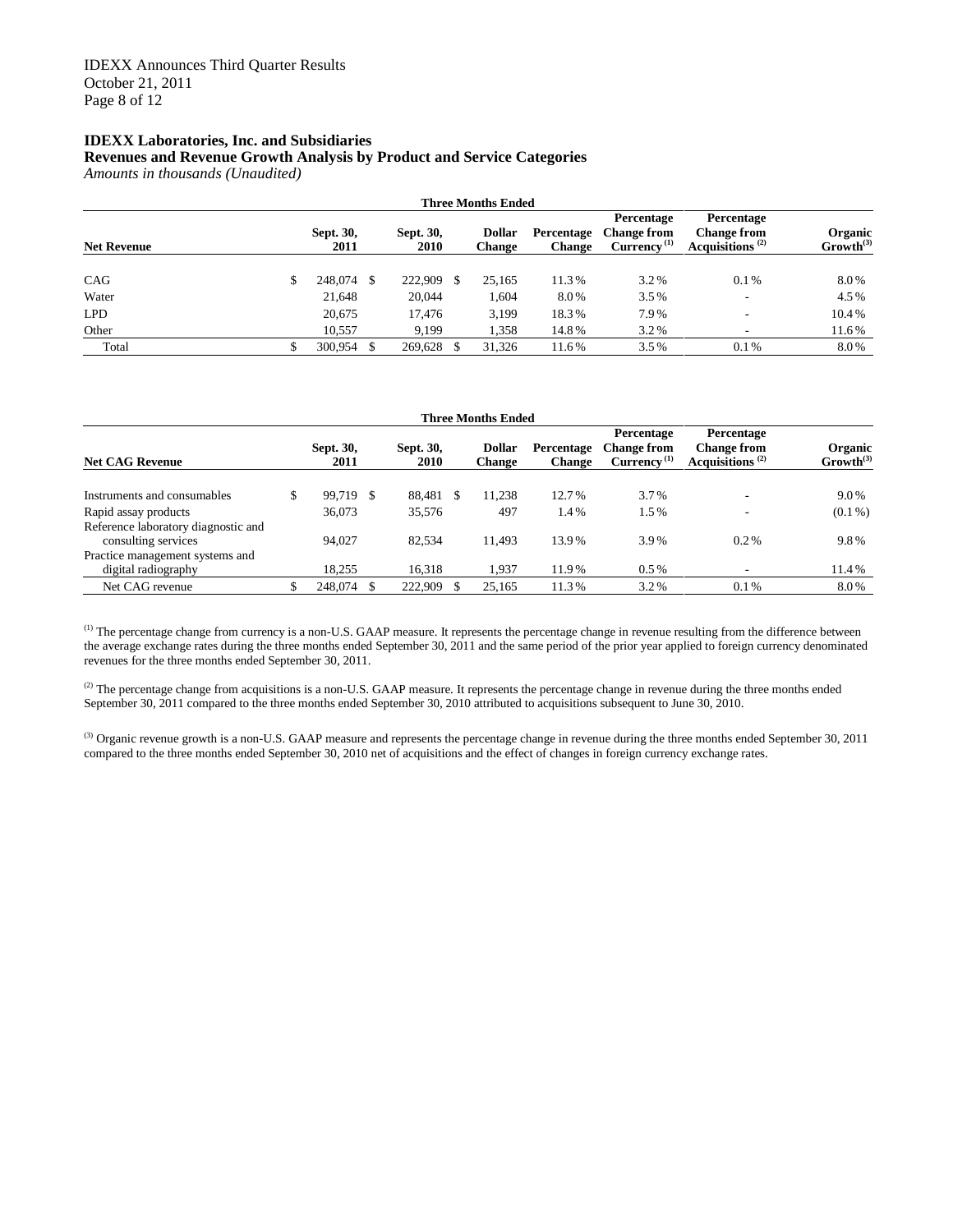#### **Revenues and Revenue Growth Analysis by Product and Service Categories**

*Amounts in thousands (Unaudited)*

|                    | <b>Nine Months Ended</b> |                   |    |                   |    |                                |                             |                                                             |                                                        |                           |  |  |  |
|--------------------|--------------------------|-------------------|----|-------------------|----|--------------------------------|-----------------------------|-------------------------------------------------------------|--------------------------------------------------------|---------------------------|--|--|--|
| <b>Net Revenue</b> |                          | Sept. 30,<br>2011 |    | Sept. 30,<br>2010 |    | <b>Dollar</b><br><b>Change</b> | Percentage<br><b>Change</b> | Percentage<br><b>Change from</b><br>Currency <sup>(1)</sup> | Percentage<br><b>Change from</b><br>Acquisitions $(2)$ | Organic<br>$Growth^{(3)}$ |  |  |  |
| CAG                | S                        | 748,397           | -S | 676,646           | -S | 71,751                         | 10.6%                       | 2.9%                                                        | 0.1%                                                   | 7.6%                      |  |  |  |
| Water              |                          | 62,123            |    | 57,356            |    | 4.767                          | 8.3%                        | 3.3%                                                        | -                                                      | 5.0%                      |  |  |  |
| <b>LPD</b>         |                          | 69.981            |    | 56,577            |    | 13.404                         | 23.7%                       | 6.2%                                                        | -                                                      | 17.5%                     |  |  |  |
| Other              |                          | 30,987            |    | 29,056            |    | 1,931                          | 6.6%                        | 2.5%                                                        | ٠                                                      | 4.1%                      |  |  |  |
| Total              |                          | 911.488           |    | 819.635           |    | 91,853                         | 11.2%                       | 3.1%                                                        | 0.1%                                                   | 8.0%                      |  |  |  |

|                                                            | <b>Nine Months Ended</b> |                   |   |                   |    |                                |                             |                                                             |                                                                 |                           |  |  |  |
|------------------------------------------------------------|--------------------------|-------------------|---|-------------------|----|--------------------------------|-----------------------------|-------------------------------------------------------------|-----------------------------------------------------------------|---------------------------|--|--|--|
| <b>Net CAG Revenue</b>                                     |                          | Sept. 30,<br>2011 |   | Sept. 30,<br>2010 |    | <b>Dollar</b><br><b>Change</b> | Percentage<br><b>Change</b> | Percentage<br><b>Change from</b><br>Currency <sup>(1)</sup> | Percentage<br><b>Change from</b><br>Acquisitions <sup>(2)</sup> | Organic<br>$Growth^{(3)}$ |  |  |  |
| Instruments and consumables                                |                          | 292,209           | S | 258,318           | -S | 33,891                         | 13.1%                       | 3.5%                                                        |                                                                 | 9.6%                      |  |  |  |
| Rapid assay products                                       |                          | 118.883           |   | 115.500           |    | 3,383                          | 2.9%                        | 1.4%                                                        |                                                                 | 1.5%                      |  |  |  |
| Reference laboratory diagnostic and<br>consulting services |                          | 282,242           |   | 248,422           |    | 33,820                         | 13.6%                       | 3.6%                                                        | $0.1\%$                                                         | 9.9%                      |  |  |  |
| Practice management systems and<br>digital radiography     |                          | 55,063            |   | 54,406            |    | 657                            | 1.2%                        | $0.5\%$                                                     |                                                                 | $0.7\%$                   |  |  |  |
| Net CAG revenue                                            |                          | 748,397           |   | 676,646           |    | 71.751                         | 10.6%                       | 2.9%                                                        | 0.1%                                                            | 7.6%                      |  |  |  |

<sup>(1)</sup> The percentage change from currency is a non-U.S. GAAP measure. It represents the percentage change in revenue resulting from the difference between the average exchange rates during the nine months ended September 30, 2011 and the same period of the prior year applied to foreign currency denominated revenues for the nine months ended September 30, 2011.

(2) The percentage change from acquisitions is a non-U.S. GAAP measure. It represents the percentage change in revenue during the nine months ended September 30, 2011 compared to the nine months ended September 30, 2010 attributed to acquisitions subsequent to December 31, 2009.

<sup>(3)</sup> Organic revenue growth is a non-U.S. GAAP measure and represents the percentage change in revenue during the nine months ended September 30, 2011 compared to the nine months ended September 30, 2010 net of acquisitions and the effect of changes in foreign currency exchange rates.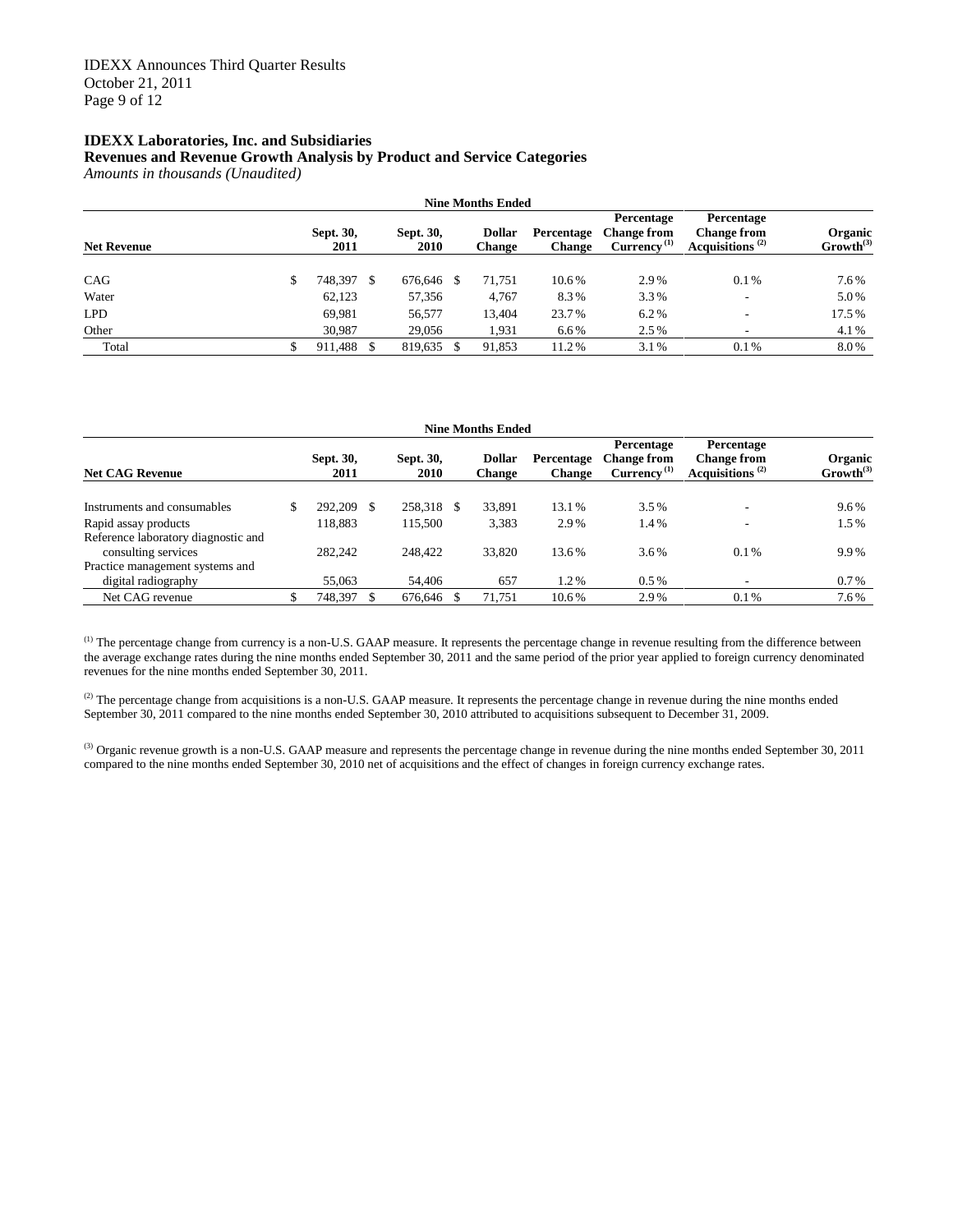**Consolidated Balance Sheet**

*Amounts in thousands (Unaudited)*

|                        |                                            | September 30, | December 31,           |
|------------------------|--------------------------------------------|---------------|------------------------|
|                        |                                            | 2011          | 2010                   |
| Assets:                | <b>Current Assets:</b>                     |               |                        |
|                        | Cash and cash equivalents                  | \$<br>181,499 | \$<br>156,915          |
|                        | Accounts receivable, net                   | 134,923       | 120,080                |
|                        | Inventories                                | 137,143       | 127,885                |
|                        | Other current assets                       | 57,187        | 55,711                 |
|                        | <b>Total current assets</b>                | 510,752       | 460,591                |
|                        | Property and equipment, net                | 213,868       | 201,725                |
|                        | Other long-term assets, net                | 244,579       | 234,828                |
|                        | <b>Total assets</b>                        | \$<br>969,199 | \$<br>897,144          |
| <b>Liabilities and</b> |                                            |               |                        |
| Stockholders'          |                                            |               |                        |
| <b>Equity:</b>         | <b>Current Liabilities:</b>                |               |                        |
|                        | Accounts payable                           | \$<br>31.032  | $\mathbb{S}$<br>22,669 |
|                        | <b>Accrued liabilities</b>                 | 136,799       | 118,598                |
|                        | <b>Debt</b>                                | 154,903       | 129,862                |
|                        | Deferred revenue                           | 13,635        | 13,983                 |
|                        | <b>Total current liabilities</b>           | 336,369       | 285,112                |
|                        | Long-term debt, net of current portion     | 2,735         | 3,418                  |
|                        | Other long-term liabilities                | 44.127        | 34,333                 |
|                        | <b>Total long-term liabilities</b>         | 46,862        | 37,751                 |
|                        | Total stockholders' equity                 |               |                        |
|                        |                                            | 585,942       | 574,235                |
|                        | Noncontrolling interest                    | 26            | 46                     |
|                        | <b>Total equity</b>                        | 585,968       | 574,281                |
|                        | Total liabilities and stockholders' equity | \$<br>969,199 | \$<br>897,144          |

#### **IDEXX Laboratories, Inc. and Subsidiaries Selected Balance Sheet Information** *(Unaudited)*

|                      |                                             | September 30,<br>2011 | <b>June 30.</b><br>2011 | March 31,<br>2011 | December 31,<br><b>2010</b> | September 30,<br>2010 |
|----------------------|---------------------------------------------|-----------------------|-------------------------|-------------------|-----------------------------|-----------------------|
| <b>Selected</b>      |                                             |                       |                         |                   |                             |                       |
| <b>Balance Sheet</b> | Days sales outstanding $(1)$                | 43.1                  | 41.2                    | 40.2              | 38.7                        | 41.9                  |
| <b>Information:</b>  | Inventory turns <sup><math>(2)</math></sup> |                       | I.                      | 1.8               | 1.8                         | 1.7                   |

 $(1)$  Days sales outstanding represents the average of the accounts receivable balances at the beginning and end of each quarter divided by revenue for that quarter, the result of which is then multiplied by 91.25 days.

(2) Inventory turns represents inventory-related cost of product revenues for the 12 months preceding each quarter-end divided by the inventory balance at the end of the quarter.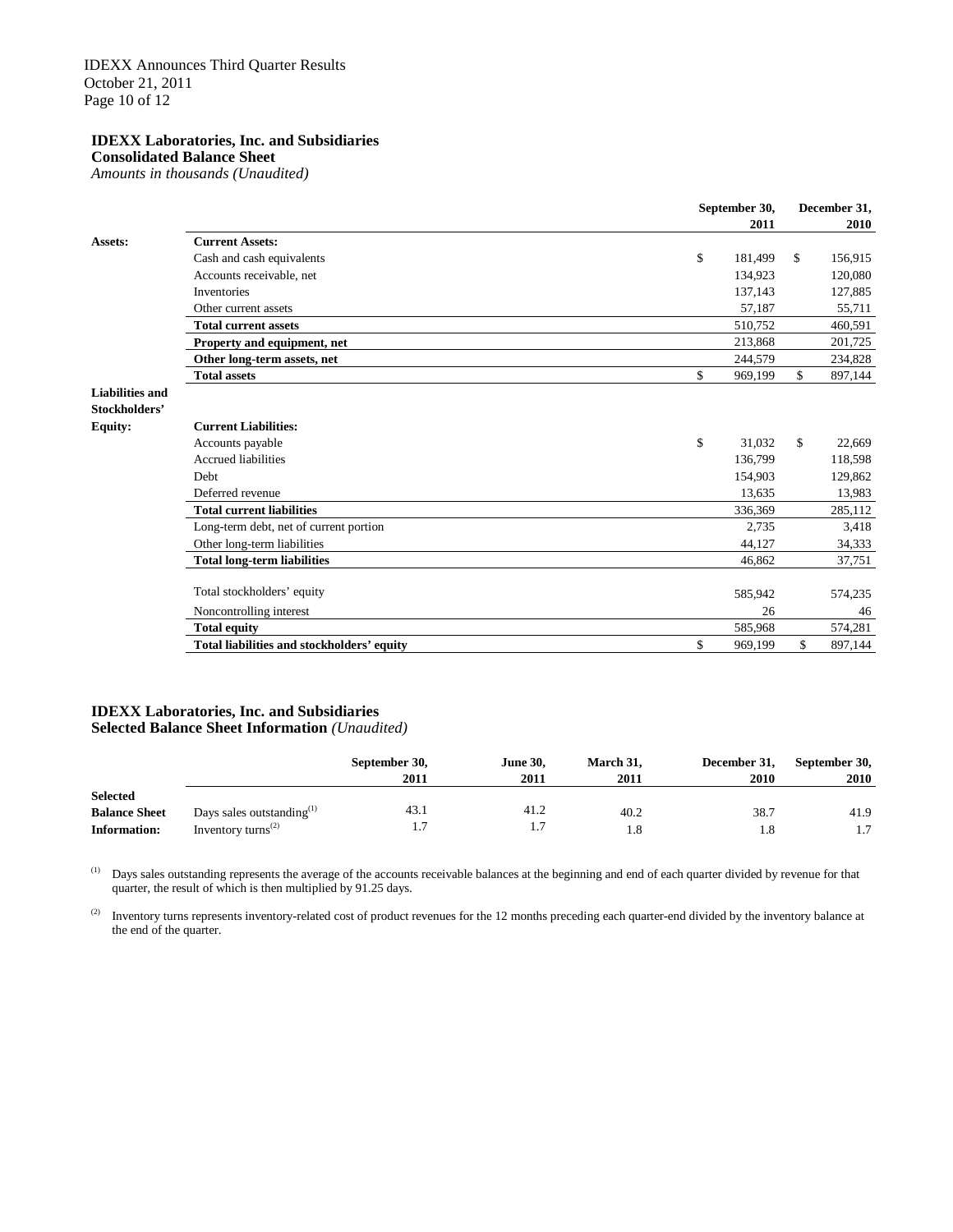#### **Consolidated Statement of Cash Flows**

*Amounts in thousands (Unaudited)*

|                   |                                                                                   | <b>Nine Months Ended</b> |                          |
|-------------------|-----------------------------------------------------------------------------------|--------------------------|--------------------------|
|                   |                                                                                   | Sept. 30,<br>2011        | <b>Sept. 30,</b><br>2010 |
| Operating:        | <b>Cash Flows from Operating Activities:</b>                                      |                          |                          |
|                   | Net income                                                                        | \$<br>123,756            | \$<br>104,940            |
|                   | Non-cash charges                                                                  | 48,641                   | 48,424                   |
|                   | Changes in assets and liabilities                                                 | 5,130                    | (10,088)                 |
|                   | Tax benefit from exercises of stock options and vesting of restricted stock units | (14,009)                 | (13,293)                 |
|                   | Net cash provided by operating activities                                         | 163,518                  | 129,983                  |
| <b>Investing:</b> | <b>Cash Flows from Investing Activities:</b>                                      |                          |                          |
|                   | Purchases of property and equipment                                               | (39, 927)                | (28, 646)                |
|                   | Proceeds from disposition of pharmaceutical product lines                         | 3.000                    |                          |
|                   | Proceeds from sale of property and equipment                                      | 223                      | 86                       |
|                   | Acquisitions of intangible assets and a business, net of cash acquired            | (2,600)                  | (244)                    |
|                   | Net cash used by investing activities                                             | (39, 304)                | (28, 804)                |
| <b>Financing:</b> | <b>Cash Flows from Financing Activities:</b>                                      |                          |                          |
|                   | Borrowings on revolving credit facilities, net                                    | 24.903                   | 7.135                    |
|                   | Payment of notes payable                                                          | (643)                    | (605)                    |
|                   | Repurchases of common stock                                                       | (166, 016)               | (117, 157)               |
|                   | Proceeds from the exercise of stock options and employee stock purchase plans     | 26,080                   | 22,055                   |
|                   | Tax benefit from exercises of stock options and vesting of restricted stock units | 14.009                   | 13,293                   |
|                   | Net cash used by financing activities                                             | (101, 667)               | (75, 279)                |
|                   | Net effect of changes in exchange rates on cash                                   | 2,037                    | 884                      |
|                   | Net increase in cash and cash equivalents                                         | 24,584                   | 26,784                   |
|                   | Cash and cash equivalents, beginning of period                                    | 156,915                  | 106,728                  |
|                   | Cash and cash equivalents, end of period                                          | \$<br>181,499            | \$<br>133,512            |

#### **IDEXX Laboratories, Inc. and Subsidiaries**

#### **Free Cash Flow**

*Amounts in thousands (Unaudited)*

|                  |                                                                                  | <b>Nine Months Ended</b> |   |             |
|------------------|----------------------------------------------------------------------------------|--------------------------|---|-------------|
|                  |                                                                                  | Sept. 30,                |   | Sept. 30,   |
|                  |                                                                                  | 2011                     |   | <b>2010</b> |
| <b>Free Cash</b> |                                                                                  |                          |   |             |
| <b>Flow:</b>     | Net cash provided by operating activities                                        | 163.518                  | S | 129,983     |
|                  | Financing cash flows attributable to tax benefits from exercise of stock options |                          |   |             |
|                  | and vesting of restricted stock units                                            | 14,009                   |   | 13,293      |
|                  | Purchase of property and equipment                                               | (39, 927)                |   | (28, 646)   |
|                  | Free cash flow                                                                   | 137,600                  |   | 114,630     |